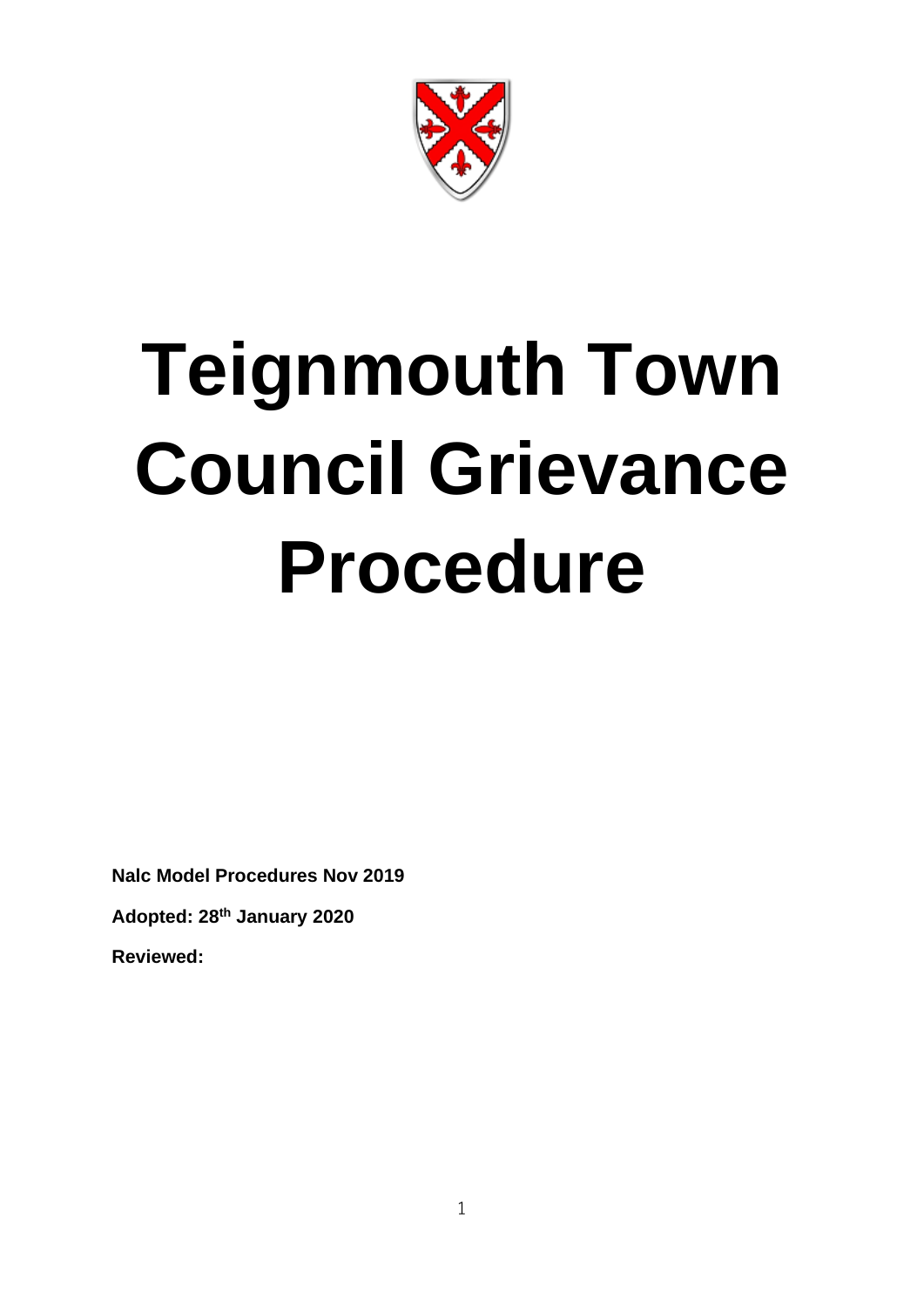

# **Introduction**

- 1. This policy is based on and complies with the 2015 ACAS Code of Practice [\(http://www.acas.org.uk/index.aspx?articleid=2174.](http://www.acas.org.uk/index.aspx?articleid=2174) It also takes account of the ACAS guide on discipline and grievances at work. [\(https://www.acas.org.uk/media/1043/Discipline-and-grievances-at-work-The-](https://www.acas.org.uk/media/1043/Discipline-and-grievances-at-work-The-Acas-guide/pdf/DG_Guide_Feb_2019.pdf)[Acas-guide/pdf/DG\\_Guide\\_Feb\\_2019.pdf](https://www.acas.org.uk/media/1043/Discipline-and-grievances-at-work-The-Acas-guide/pdf/DG_Guide_Feb_2019.pdf) ). It aims to encourage and maintain good relationships between the Council and its employees by treating grievances seriously and resolving them as quickly as possible. It sets out the arrangements for employees to raise their concerns, problems or complaints about their employment with the Council. The policy will be applied fairly, consistently and in accordance with the Equality Act 2010.
- 2. Many problems can be raised and settled during the course of everyday working relationships. Employees should aim to settle most grievances informally with their line manager.
- 3. The policy will be applied fairly, consistently and in accordance with the Equality Act 2010
- 4. This policy confirms:
	- employees have the right to be accompanied or represented at a grievance meeting or appeal by a companion who can be a workplace colleague, a trade union representative or a trade union official. This includes any meeting held with them to hear about, gather facts about, discuss, consider or resolve their grievance. The companion will be permitted to address the grievance/appeal meetings, to present the employee's case for his /her grievance/appeal and to confer with the employee. The companion cannot answer questions put to the employee, address the meeting against the employee's wishes or prevent the employee from explaining his/her case.
	- the Council will give employees reasonable notice of the date of the grievance/appeal meetings. Employees and their companions must make all reasonable efforts to attend. If the companion is not available for the proposed date of the meeting, the employee can request a postponement and can propose an alternative date that is within five working days of the original meeting date unless it is unreasonable not to propose a later date
	- any changes to specified time limits must be agreed by the employee and the Council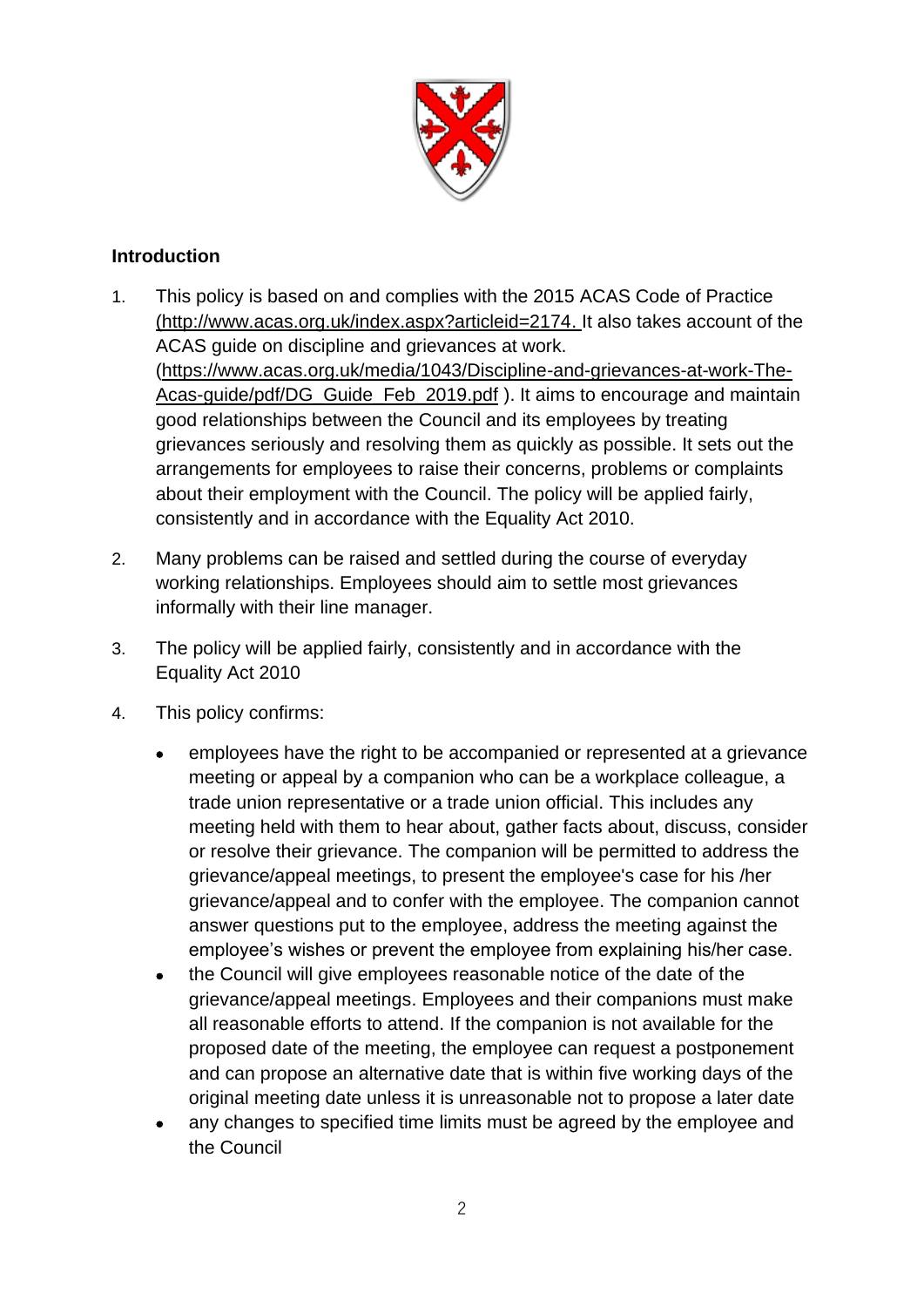

- an employee has the right to appeal against the decision about his/her grievance. The appeal decision is final
- information about an employee's grievance will be restricted to those involved in the grievance process. A record of the reason for the grievance, its outcome and action taken is confidential to the employee. The employee's grievance records will be held by the Council in accordance with the General Data Protection Regulation (GDPR)
- audio or video recordings of the proceedings at any stage of the grievance procedure are prohibited, unless agreed by all affected parties as a reasonable adjustment that takes account of an employee's medical condition
- if an employee who is already subject to a disciplinary process raises a grievance, the grievance will normally be heard after completion of the disciplinary procedure
- if a grievance is not upheld, no disciplinary action will be taken against an employee if he/she raised the grievance in good faith
- the Council may consider mediation at any stage of the grievance procedure where appropriate, (for example where there have been communication breakdowns or allegations of bullying or harassment). Mediation is a dispute resolution process which requires the consent of affected parties
- Employees can use all stages of the grievance procedure if the complaint is not a code of conduct complaint about a councillor. Employees can use the informal stage of the council's grievance procedure (paragraph 4) to deal with all grievance issues, including a complaint about a councillor Employees cannot use the formal stages of the council's grievance procedure for a code of conduct complaint about a councillor. If the complaint about the councillor is not resolved at the informal stage, the employee can contact the monitoring officer of Teignbridge District Council Council who will inform the employee whether or not the complaint can be dealt with under the code of conduct. If it does not concern the code of conduct, the employee can make a formal complaint under the council's grievance procedure (see paragraph 5)
- If the grievance is a code of conduct complaint against a councillor, the employee cannot proceed with it beyond the informal stage of the council's grievance procedure. However, whatever the complaint, the council has a duty of care to its employees. It must take all reasonable steps to ensure employees have a safe working environment, for example by undertaking risk assessments, by ensuring staff and councillors are properly trained and by protecting staff from bullying, harassment and all forms of discrimination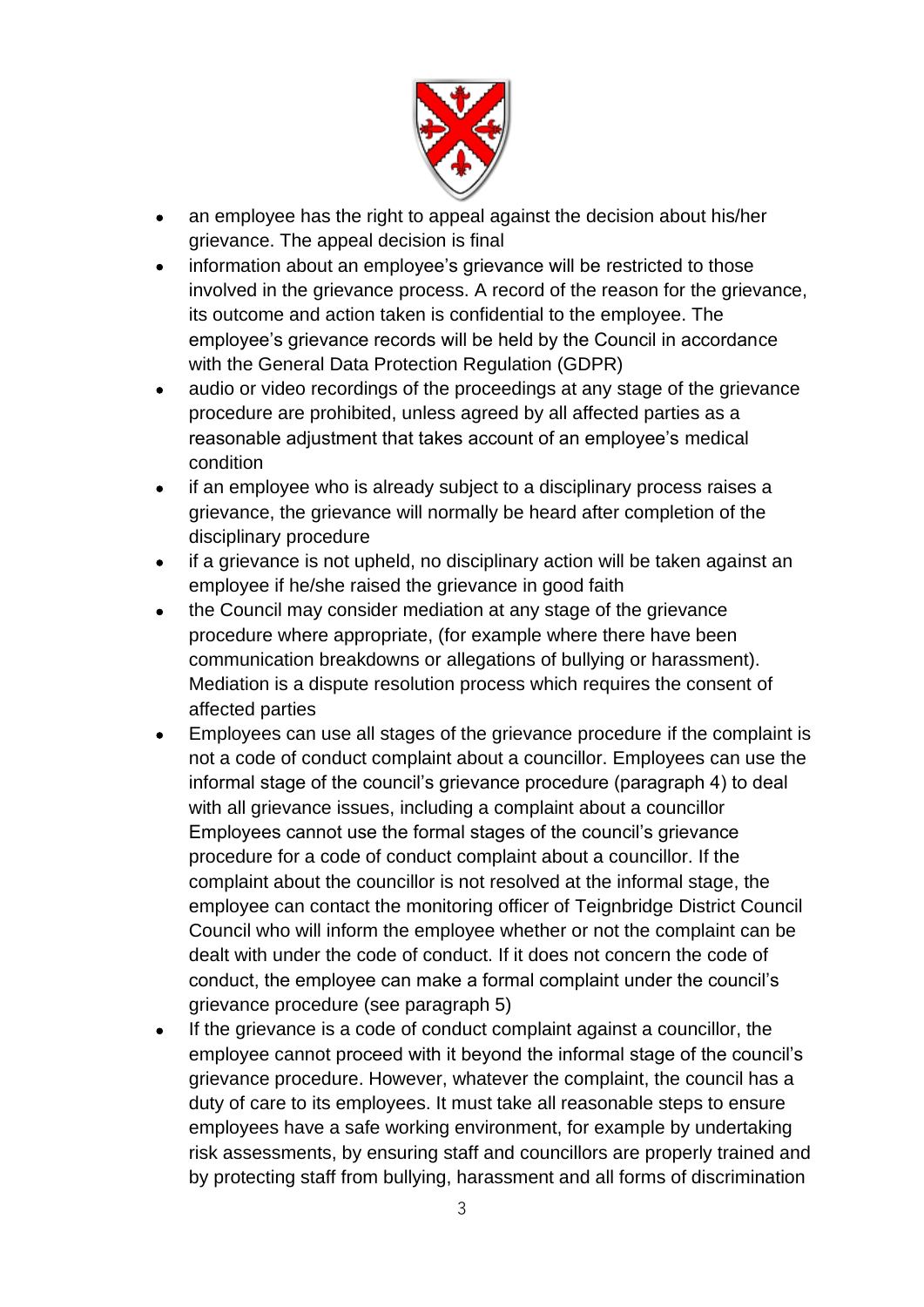

If an employee considers that the grievance concerns his or her safety within the working environment, whether or not it also concerns a complaint against a councillor, the employee should raise these safety concerns with his or her line manager at the informal stage of the grievance procedure. The council will consider whether it should take further action in this matter in accordance with any of its employment policies (for example its health and safety policy or its dignity at work policy) and in accordance with the code of conduct regime

## **Informal grievance procedure**

5. The Council and its employees benefit if grievances are resolved informally and as quickly as possible. As soon as a problem arises, the employee should raise it with his/her manager to see if an informal solution is possible. Both should try to resolve the matter at this stage. If the employee does not want to discuss the grievance with his/her manager (for example, because it concerns the manager), the employee should contact the Chairman of the HR committee or, if appropriate, another member of the HR committee. If the employee's complaint is about a councillor, it may be appropriate to involve that councillor at the informal stage. This will require both the employee's and the councillor's consent.

#### **Formal grievance procedure**

- 6. If it is not possible to resolve the grievance informally and the employee's complaint is not one that should be dealt with as a code of conduct complaint (see above), the employee may submit a formal grievance. It should be submitted in writing to the Chairman of the HR committee.
- 7. The HR committee will appoint a sub-committee of three members to hear the grievance. The sub-committee will appoint a Chairman from one of its members. No councillor with direct involvement in the matter shall be appointed to the sub-committee.

#### **Investigation**

8. If the sub-committee decides that it is appropriate, (e.g. if the grievance is complex), it may appoint an investigator to carry out an investigation before the grievance meeting to establish the facts of the case. The investigation may include interviews (e.g. the employee submitting the grievance, other employees, councillors or members of the public).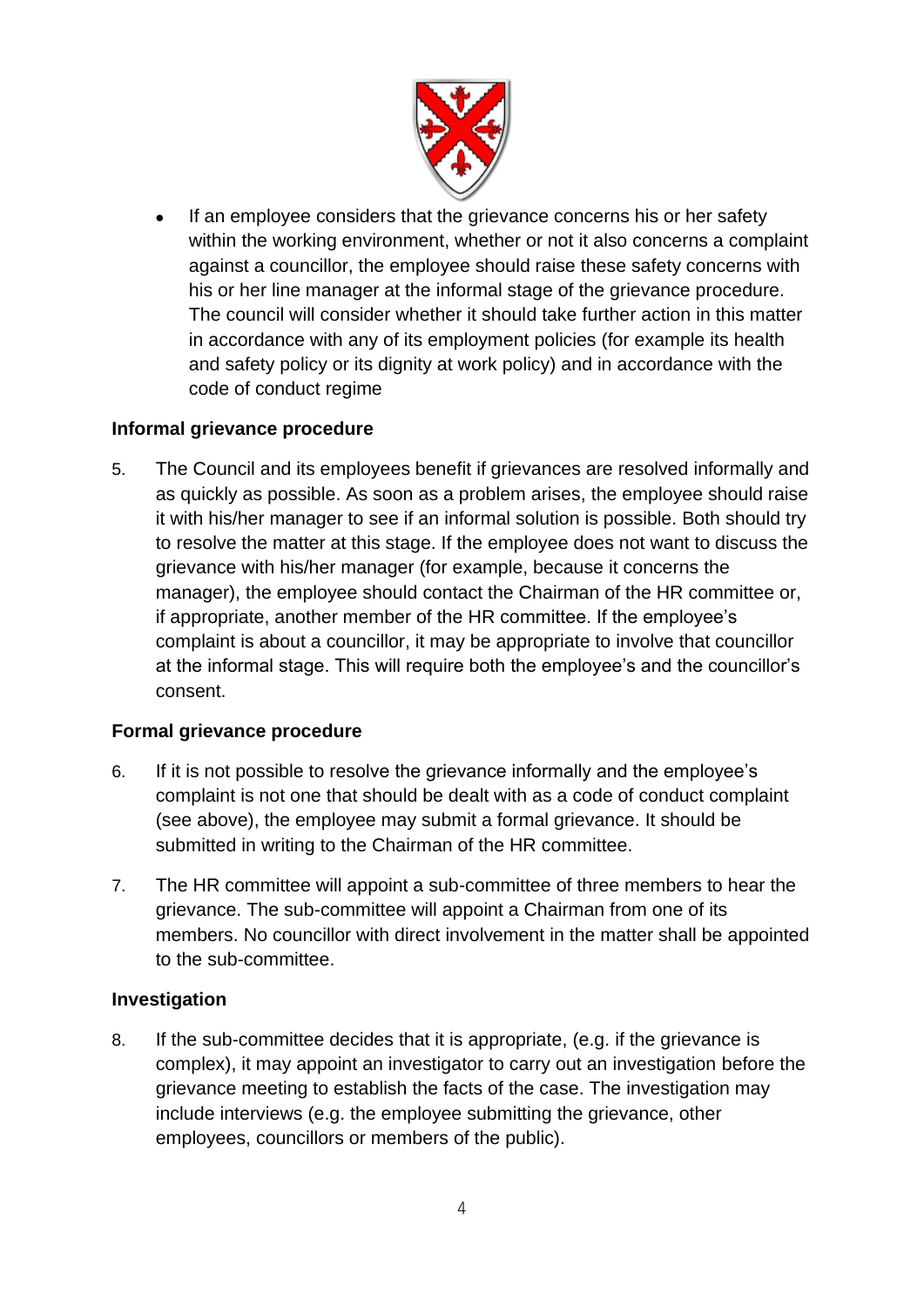

9. The investigator will summarise their findings (usually within an investigation report) and present their findings to the sub-committee.

## **Notification**

- 10. Within 10 working days of the Council receiving the employee's grievance (this may be longer if there is an investigation), the employee will normally be asked, in writing, to attend a grievance meeting. The written notification will include the following:
	- the names of its Chairman and other members
	- the date, time and place for the meeting. The employee will be given reasonable notice of the meeting which will normally be within 25 working days of when the Council received the grievance
	- the employee's right to be accompanied by a workplace colleague, a trade union representative or a trade union official
	- a copy of the Council's grievance policy
	- confirmation that, if necessary, witnesses may attend (or submit witness statements) on the employee's behalf and that the employee should provide the names of his/her witnesses as soon as possible before the meeting
	- confirmation that the employee will provide the Council with any supporting evidence in advance of the meeting, usually with at least two days' notice
	- findings of the investigation if there has been an investigation
	- an invitation for the employee to request any adjustments to be made for the hearing (for example where a person has a health condition).

# **The grievance meeting**

- 11. At the grievance meeting:
	- the Chairman will introduce the members of the sub-committee to the employee
	- the employee (or companion) will set out the grievance and present the evidence
	- the Chairman will ask the employee questions about the information presented and will want to understand what action does he/she wants the Council to take
	- any member of the sub-committee and the employee (or the companion) may question any witness
	- the employee (or companion) will have the opportunity to sum up the case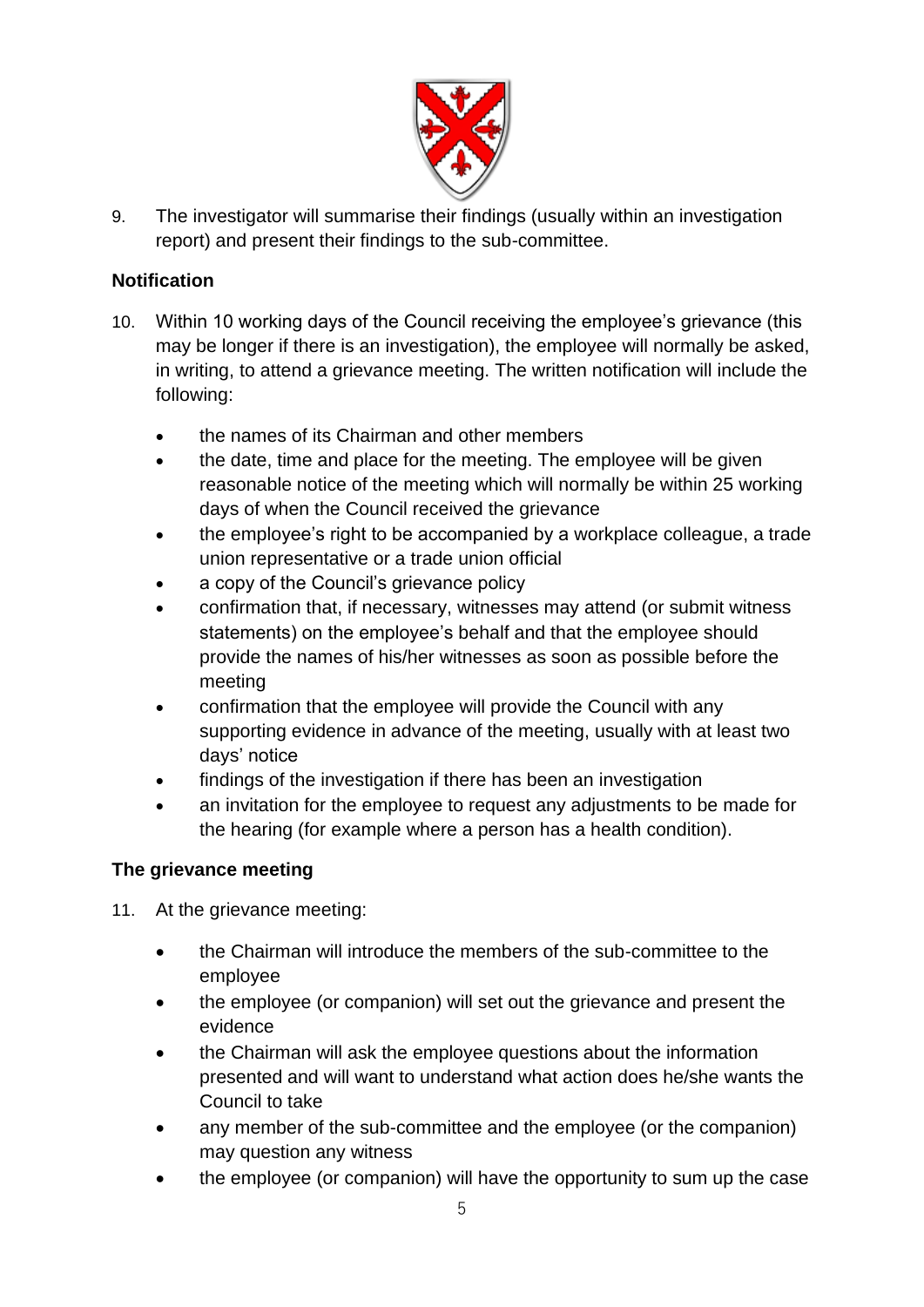

- a grievance meeting may be adjourned to allow matters that were raised during the meeting to be investigated by the sub-committee.
- 12. The Chairman will provide the employee with the sub-committee's decision, in writing, usually within five working days of the meeting. The letter will notify the employee of the action, if any, that the Council will take and of the employee's right to appeal.

## **The appeal**

- 13. If an employee decides that his/her grievance has not been satisfactorily resolved by the sub-committee, he/she may submit a written appeal to the staffing committee. An appeal must be received by the Council within five working days of the employee receiving the sub-committee's decision and must specify the grounds of appeal.
- 14. Appeals may be raised on a number of grounds, e.g.:
	- a failure by the Council to follow its grievance policy
	- the decision was not supported by the evidence
	- the action proposed by the sub-committee was inadequate/inappropriate
	- new evidence has come to light since the grievance meeting.
- 15. The appeal will be heard by a panel of three members of the staffing committee who have not previously been involved in the case. There may be insufficient members of the staffing committee who have not previously been involved. If so, the appeal panel will be a committee of three Council members who may include members of the staffing committee. The appeal panel will appoint a Chairman from one of its members.
- 16. The employee will be notified, in writing, usually within 10 working days of receipt of the appeal of the time, date and place of the appeal meeting. The meeting will normally take place within 25 working days of the Council's receipt of the appeal. The employee will be advised that he/she may be accompanied by a workplace colleague, a trade union representative or a trade union official.
- 17. At the appeal meeting, the Chairman will:
	- introduce the panel members to the employee
	- explain the purpose of the meeting, which is to hear the employee's reasons for appealing against the decision of the staffing sub-committee
	- explain the action that the appeal panel may take.